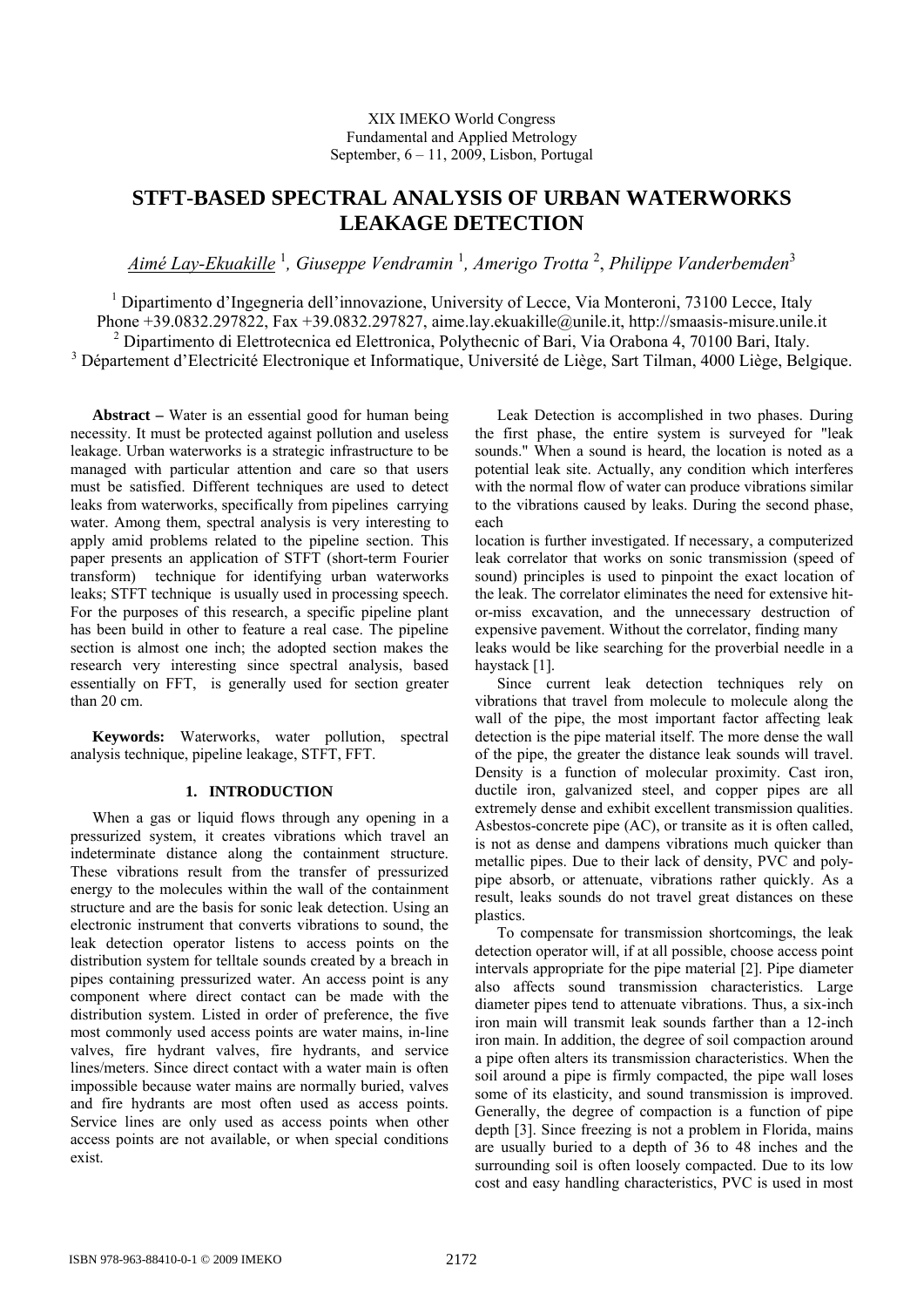new installations. Unfortunately, if a leak cannot be heard or seen it goes undetected. Until leak detection technology improves, detecting leaks on plastic pipes will remain difficult.

#### **2. LEAK DETECTION METHODS**

For this study, leak detection technology has been classified as shown below. Hardware based methods are those that require special sensors while software based methods make use of routine pressure, temperature and flow rate information [4]. The hardware methods mainly include spectral response technique for signal processing,



Fig. 1. Different detection methods

Non-invasive methods are based on the use of techniques as terrain analysis for detecting chemical substances or acoustic emissions. Among currently known techniques, it is possible to include those developed by different authors [5]- [6]-[7]-[8]-[9] who use transient analysis; that analysis requires a huge quantity of real-time data and hence, it has a high computational cost or, in some circumstances, it is difficult to be adopted. Other authors [10]-[11] have developed and experimented further methods based on spectral response analysis of water network. Beyond the above mentioned techniques, many others are included, that are: ultrasonic flow measurements, mass balancing, analysis of pressure points, fiber optic sensors and neural networks. Each technique offers advantages and disadvantages according to: operating conditions, accessibility, computational costs, economic costs, non-invasion, large data processing and accuracy. For example, acoustic technique is not suitable if a good insulation of noise, from external area, is not adopted. This limitation makes the approach quite impossible to be used. Terrain analysis technique is based on control of vapor to be analyzed looking for the presence of hydrocarbon concentration in the soil; the hydrocarbon is discharged by a chemical tracer utilized in the fluid flowing in the pipeline. Obviously, this technique is more expensive in case of buried and submerged pipelines.

## **3. PROPOSED TECHNIQUE AND LAB FACILITY**

FFT is one of the important asset for spectral analysis in searching leaks in pipelines. But in some operating

conditions in the water-distribution pipes, it could be easier to use short time algorithms like STFT.

Spectral representation is useful when it is necessary to get information from a spectral function  $f(\Omega)$  of operator  $\Omega$  for which eigenvalues and eigenvectors are known:

$$
f(\hat{\Omega}) = \sum_{k} f(\omega_{k}) \mid \omega_{k}) (\omega_{k} \mid (1)
$$

The function  $f(\hat{\Omega})$  is also an operator, with eigenvalues  $f(\omega_k)$  and eigenvectors  $|\omega_k|$ . To show how the algorithm works, it is necessary to modify the FF algorithm by defining a complex one-dimensional signal in time domain  $c_n = C(t_n)$ , defined in a set of equidistant time intervals  $t_n = n\tau$ ,  $n = 0,1,...,N-1$  as a sum of damped sinusoids,

$$
c_n = \sum_{k=1}^{K} d_k e^{-in\tau\omega_k} = \sum_{k=1}^{K} d_k e^{-2\pi in\mathcal{F}_{ke^{-n\tau/\kappa}}}
$$
\n(2)

with a total of 2*K* unknowns, that is, *K* complex amplitudes  $d_k$  and *K* complex frequencies  $\omega_k = 2\pi f_k - i\gamma_k$  that also include damping. Although Eq. (2) is nonlinear, its solution can be obtained from linear algebra. The proposed FFT associates an autocorrelation function, in an appropriate dynamic time system described by a complex Hamiltonian operator  $\hat{\Omega}$  with complex eigenvalues  $\{\omega_k\}$ , to signal  $c_n$ to be transformed in the form of Eq. (1):

$$
c_n = \left(\Phi_0 \middle| e^{-in\Omega} \Phi_0 \right) \tag{3}
$$

In this manner, the problem can be simplified as a diagonalization of the Hamiltonian operator  $\hat{\Omega}$  or, similarly, evolution operator  $\hat{U} = \exp(-i\tau \Omega)$ .

The STFT represents a sort of compromise between the time- and frequency-based views of a signal. It provides some information about both when and at what frequencies a signal event occurs. However, you can only obtain this information with limited precision, and that precision is determined by the size of the window. As described in § 1, vibrations are created during leak and using an electronic instrument or an device it is possible to convert them in sounds or however in a sum of sinusoids [12]. So the spectral responses characterized by spectrograms that are produced by a procedure known as the *short-time Fourier transform (STFT)*. The STFT divides the entire signal into a series of successive short time segments, called *records* (or *frames*). Each record is used as the input to a DFT, generating a series of spectra (one for each record). Let  $(X(t))_{t \in \mathbb{Z}}$  be a digital signal. We review here the conditions for perfect reconstruction of the signal through STFT and inverse STFT [13]. Let *N* be the window length, *R* the window shift,*W* the analysis window function and *S* the synthesis window function. We suppose that *W* and *S* are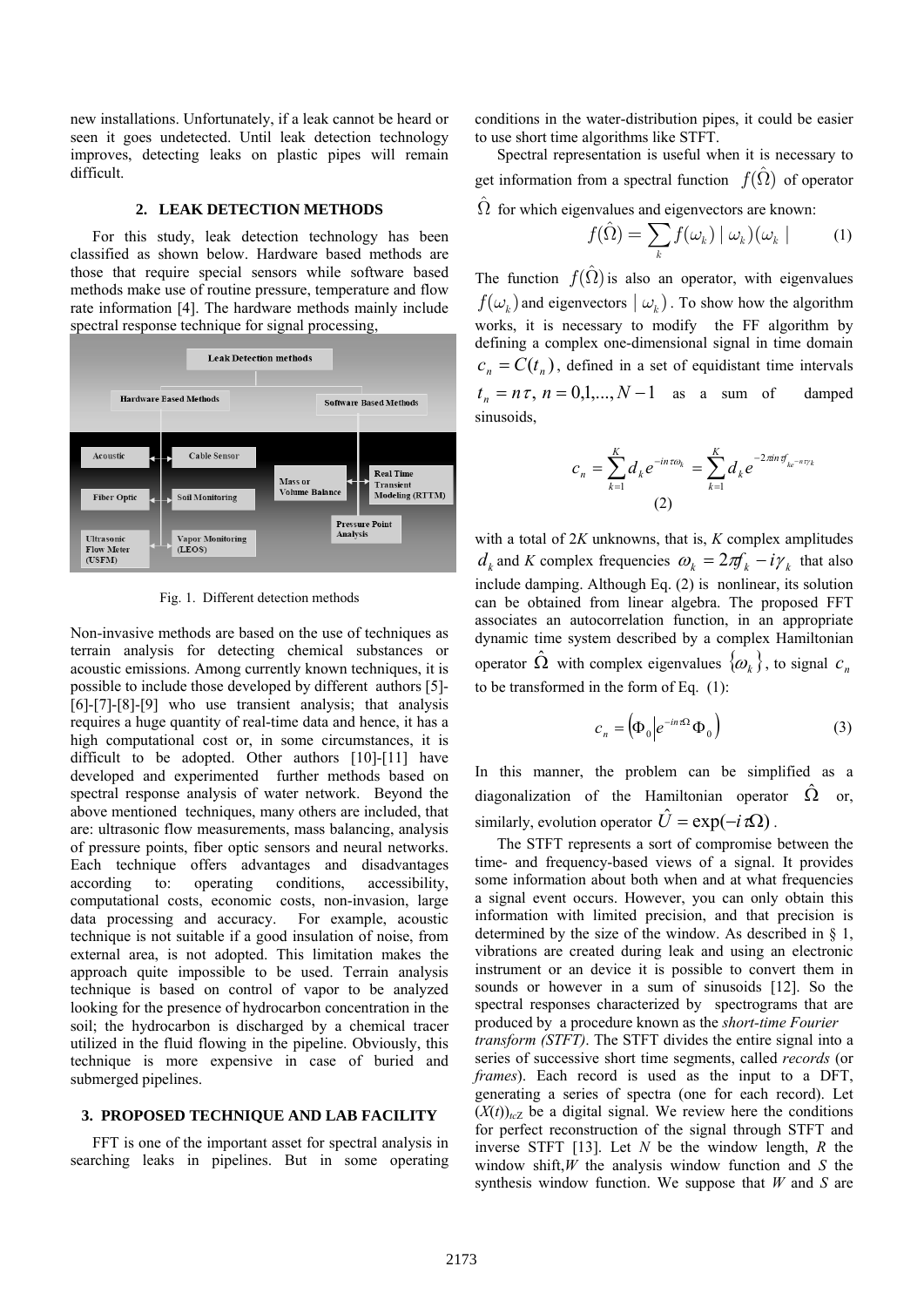zero outside the interval  $0 \le t \le N-1$ . We assume that the window length *N* is an integer multiple of the shift *R*, and we note  $Q = N/R$ . The STFT at frame *m* is defined as the discrete Fourier transform (DFT) of the windowed shorttime signal  $W(t - mR) X(t)$  (with the phase origin at the start of the frame,  $t = mR$ ). The inverse STFT procedure consists in Fourier-inverting each frame of the STFT spectrogram, multiplying each obtained (periodic) short-time signal by a synthesis window and summing together all the windowed short-time signals. On a particular frame  $mR \le t \le mR+N-1$ , this leads to a reconstructed signal  $Y(t)$  given by

$$
Y(t) = S(t - mR) W(t - mR) X(t)
$$
  
+ 
$$
\sum_{q=1}^{Q-1} S(t - m(m - q)R) W(t - (m - q)R) X(t)
$$
  
+ 
$$
\sum_{q=1}^{Q-1} S(t - m(m + q)R) W(t - (m + q)R) X(t)
$$
 (4)

where the three terms on the right-hand side are respectively the contribution of the inverse transforms of frame *m*, the overlapping frames on the left and the overlapping frames on the right. As the contributions of frames with an index difference larger than *Q* do not overlap, by equating  $Y(t) =$  $X(t)$  for all *t*, we obtain as in [13] the following necessary condition for perfect reconstruction

$$
1 = \sum_{q=0}^{Q-1} W(t - qR)S(t - qR)
$$
 (5)

 Fig. 1 shows the experimental layout of the hydraulic circuit and fig. 2 depicts a partial view of the facility. Fig. 3 illustrates the zigzag pipeline (59 m) and acquisition platform, consisting of the following main units: a 4 channel-based Tektronix oscilloscope, a mm410 micromaster inverter, an Easy microdsPIC 30F2010 board, a HP33120A arbitrary waveform generator and a HP power pack. The microdsPIC allows the generation of a PWM signal at the dedicated port, which permits the control of the absorbed power of the pump by varying the duty cycle. The PWM signal is still digital and it has a maximum amplitude of 5V due to the limitation of the Easy microdsPIC developer kit. Hence, an amplifier circuit has been created. The shaped signal is considered to be analog input for port 7 of the inverter. Once the pump switching-on and timing system has been implemented, an analysis is performed of the signal coming from the pressure transducer.



Fig.1 Experimental layout



Fig.2 Partial view of facility



Fig.3 Acquisition platform near the plant

#### **4. RESULTS AND FINAL COMMENTS**

Data acquired from pressure transducer are processed according to the flowchart of fig.4 for FFT and for STFT by substituting FFT with STFT and by remembering Eq.(4) and Eq.(5). For both techniques, namely, FFT and STFT, the algorithms calculate a sum of successive sinusoids according to fig.5, fig.6 and fig.7. The leak is simulated by opening and closing one the 5 water taps and by varying the input: water flux. Obviously, the data recovered, in terms of amplitudes vs frequency, must be validated and corrected by using the regression: linear and quadratic. The type of regression is very important in order to recovery data in correct way. Table I shows the results of uncertainty in retrieving leak position according to the adopted technique: FFT and STFT. The STFT, by definition, displays a good uncertainty when the electrovalve is opened and closed for a short time: this behavior is good.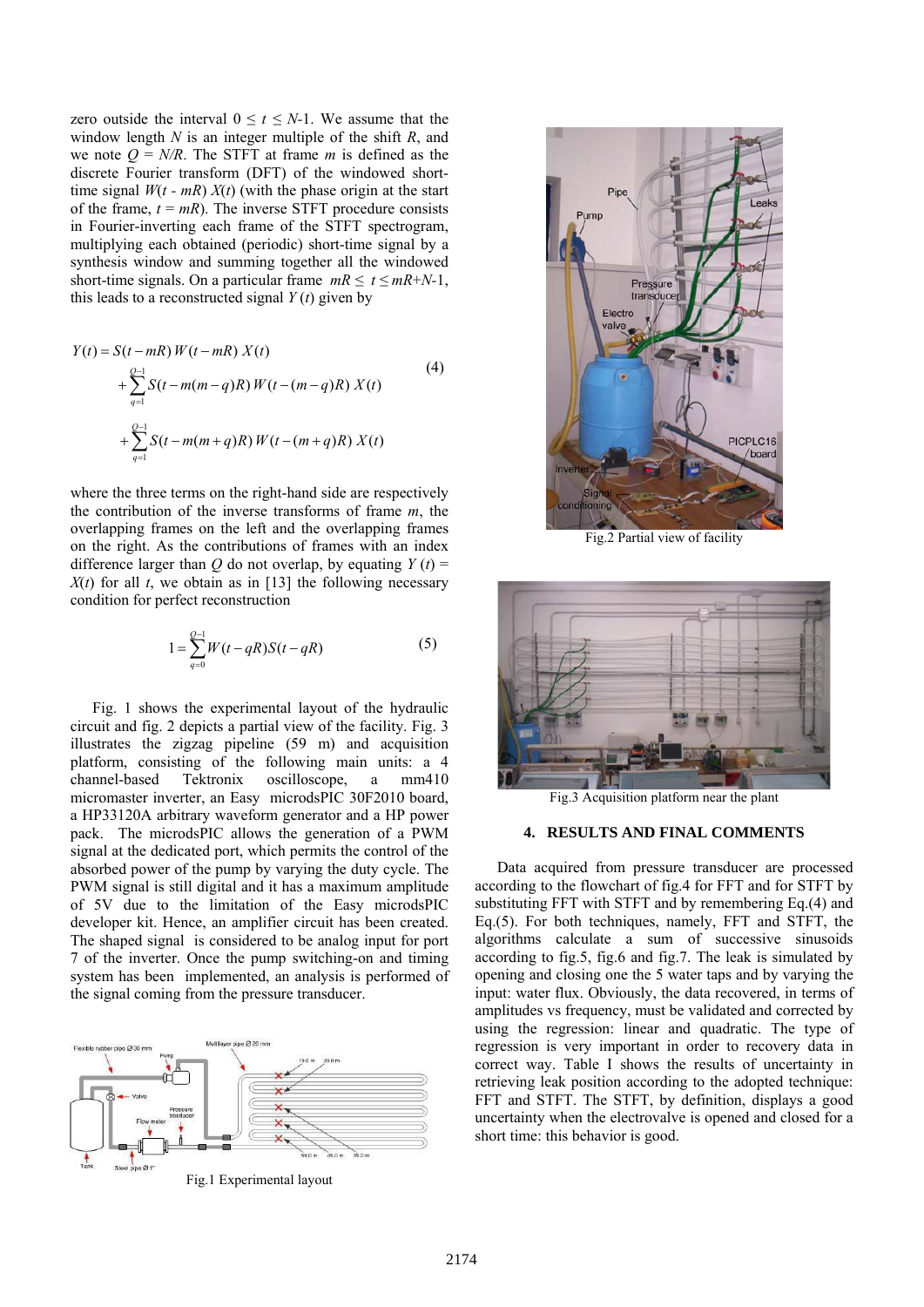

Fig.4 Developed FFT technique



Fig.5 FFT recovered data based on Blackman window

After different acquisitions, the experiment has illustrated the kind of window is basically important to get acceptable values of accuracy. Other windows diverse from blackman and hamming deteriorate the signal quality, hence the spectral analysis. This paper has demonstrated the opportunity of using STFT as an appropriate technique of conducting spectral analysis capable of getting information of leak detection in water-distribution pipelines.



Fig.6 STFT recovered data based on Blackman window





Table I Leak detection results

| Input                                            | <b>Method</b> | <b>Regression</b> | <b>Uncertainty</b> |
|--------------------------------------------------|---------------|-------------------|--------------------|
| Opening and closing<br>electrovalve periodically | <b>STFT</b>   | Linear            | $\pm 3.20\,m$      |
|                                                  | <b>STFT</b>   | Quadratic         | $\pm 1.80\,m$      |
|                                                  | <b>FFT</b>    | Linear            | $\pm 3.9 m$        |
|                                                  | <b>FFT</b>    | Quadratic         | $\pm 1.94\, m$     |
| Square wave input<br>and closed electrovalve     | <b>STFT</b>   | Linear            | $\pm 6.00\,m$      |
|                                                  | <b>STFT</b>   | Quadratic         | $\pm 8.50\,m$      |
|                                                  | <b>FFT</b>    | Linear            | $\pm 7.90 m$       |
|                                                  | <b>FFT</b>    | Quadratic         | $\pm 9.68 m$       |